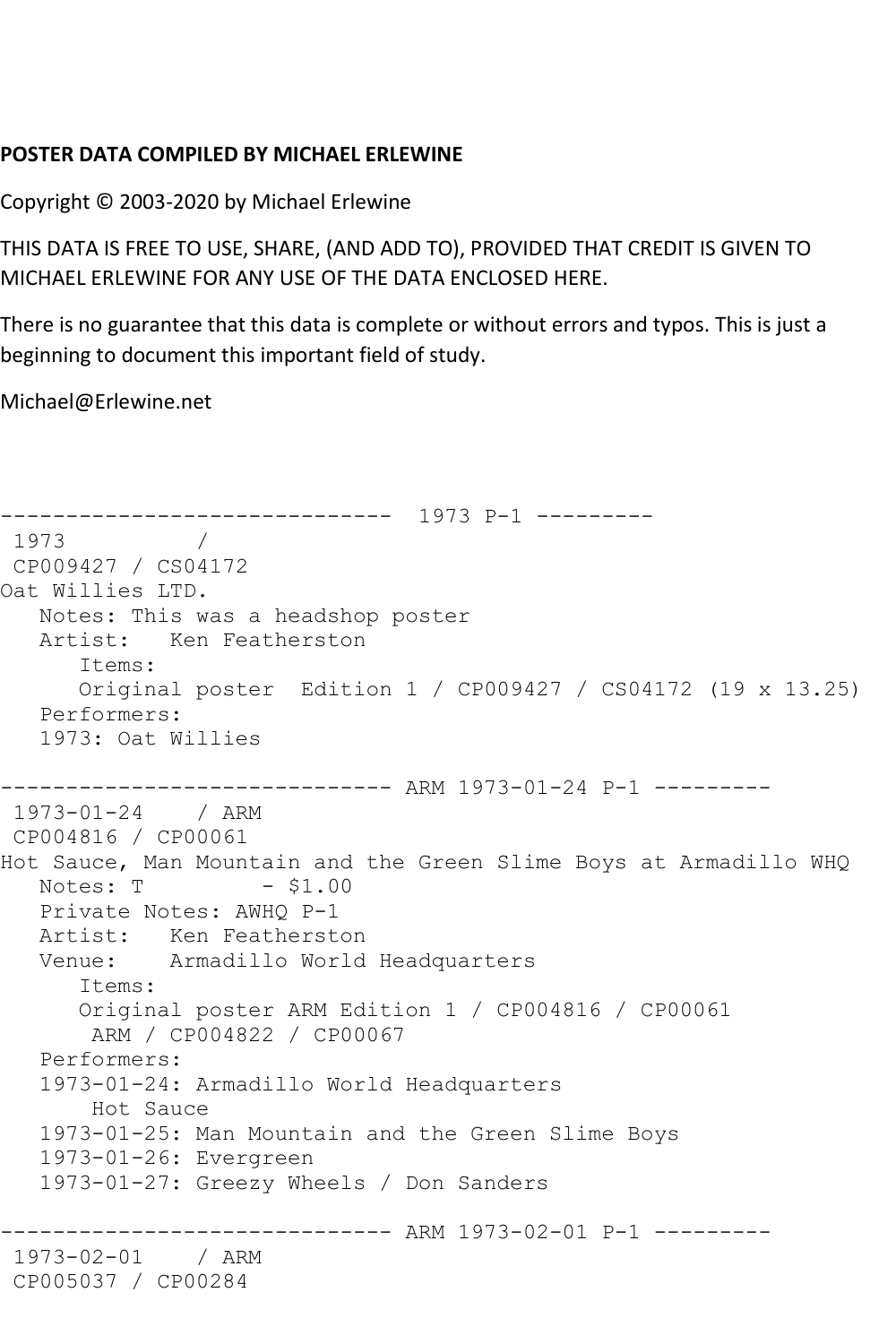Goose Creek Symphony, Greezy Wheels at Armadillo WHQ<br>Notes: T - \$2.50 Notes: T Private Notes: AWHQ ??? Artist: Ken Featherston Venue: Armadillo World Headquarters Items: Original poster ARM Edition 1 / CP005037 / CP00284 Performers: 1973-02-01 1973-02-03: Armadillo World Headquarters Goose Creek Symphony / Greezy Wheels / Manmountain / Green Slime Boys / Jack and Fletch ------------------------------ 1973-02-09 P --------- 1973-02-09 / B.W. Stevenson at Armadillo WHQ Notes: Artist: Ken Featherston Venue: Armadillo World Headquarters Items: Original poster / Performers: 1973-02-09 1973-02-10: Armadillo World Headquarters B.W. Stevenson ------------------------------ ARM 1973-02-21 P-1 --------- 1973-02-21 / ARM CP004679 / CD05982 Gram Parsons at Armadillo World Headquarters - Austin, TX Notes: T Artist: Ken Featherston Venue: Armadillo World Headquarters Items: Original poster ARM Edition 1 / CP004679 / CD05982 Performers: 1973-02-21: Armadillo World Headquarters Gram Parsons ------------------------------ ARM 1973-02-23 P-1 --------- 1973-02-23 / ARM CP004792 / CP00037 Michael Murphey, Diamond Rio at Armadillo WHQ Notes: T Private Notes: AWHQ P-1 Artist: Ken Featherston Venue: Armadillo World Headquarters Items: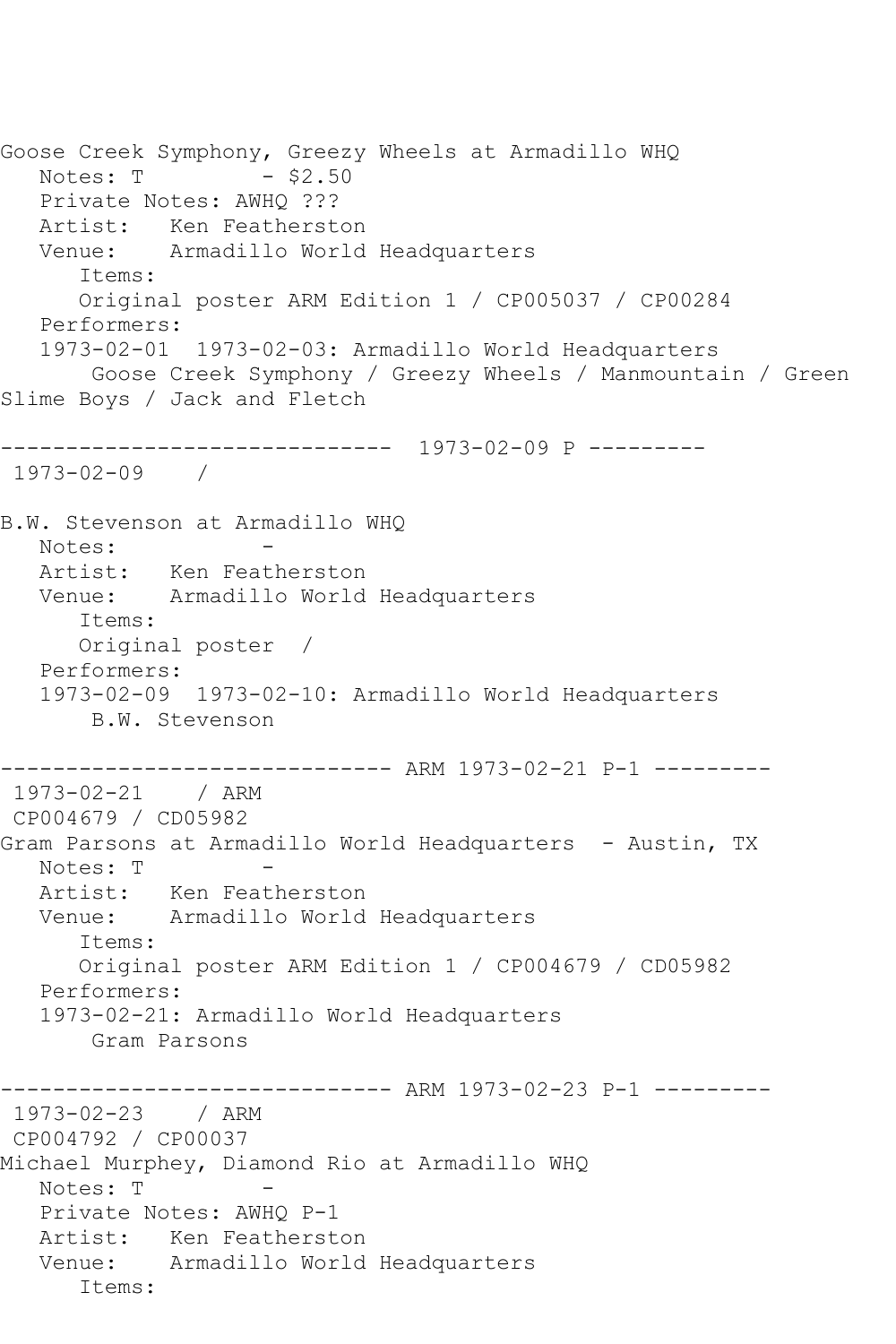Original poster ARM Edition 1 / CP004792 / CP00037 Performers: 1973-02-23 1973-02-24: Armadillo World Headquarters Michael Murphey / Diamond Rio / Stan Alexander / Bar-B-Q ------------------------------ ARM 1973-03-09 P-1 --------- 1973-03-09 / ARM CP005069 / CP00316 Greezy Wheels, Rat Creek at Armadillo WHQ Notes: T Private Notes: AWHQ HB-1 Artist: Ken Featherston Venue: Armadillo World Headquarters Items: Original poster ARM Edition 1 / CP005069 / CP00316 Performers: 1973-03-09: Armadillo World Headquarters Greezy Wheels / Rat Creek ------------------------------ 1973-04-05 P --------- 1973-04-05 / Mahavishnu Orchestra at Armadillo WHQ Notes: T Artist: Ken Featherston Venue: Armadillo World Headquarters Items: Original poster / Performers: 1973-04-05 1973-04-06: Armadillo World Headquarters Mahavishnu Orchestra ------------------------------ 1973-04-19 P --------- 1973-04-19 / J. GEILS BAND, Tranquity at Armadillo WHQ Notes: T - Artist: Ken Featherston Venue: Armadillo World Headquarters Items: Original poster / Performers: 1973-04-19 1973-04-20: Armadillo World Headquarters J. Geils Band / Tranquity ------------------------------ ARM 1973-05-04 P-1 --------- 1973-05-04 / ARM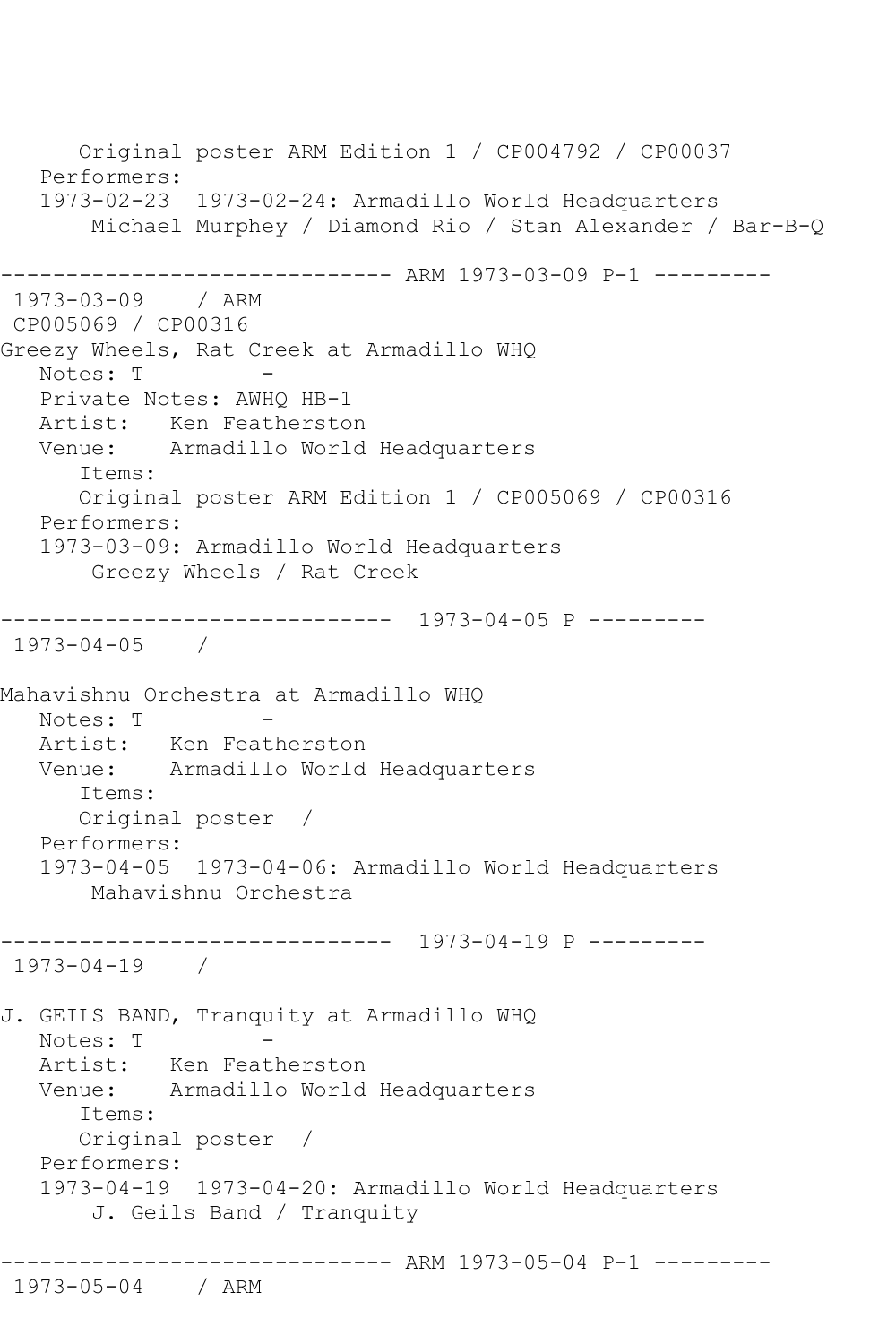CP004796 / CP00041 Gentle Giant, Steely Dan at Armadillo WHQ Private Notes: AWHQ P-1 Artist: Ken Featherston<br>Venue: Armadillo World Armadillo World Headquarters Items: Original poster ARM Edition 1 / CP004796 / CP00041 Performers: 1973-05-04: Armadillo World Headquarters Gentle Giant / Steely Dan ------------------------------ ARM 1973-05-12 P-1 --------- 1973-05-12 / ARM CP004797 / CP00042 Joy of Cooking at Armadillo WHQ Private Notes: AWHQ P-1 (1-copies) Artist: Ken Featherston Venue: Armadillo World Headquarters Items: Original poster ARM Edition 1 / CP004797 / CP00042 Performers: 1973-05-12: Armadillo World Headquarters Joy of Cooking ------------------------------ ARM 1973-05-18 P-1 ---------  $1973 - 05 - 18$ CP004798 / CP00043 B W Steveneson, D. K. Little at Armadillo WHQ Private Notes: AWHQ P-1 Artist: Ken Featherston Venue: Armadillo World Headquarters Items: Original poster ARM Edition 1 / CP004798 / CP00043 Performers: 1973-05-18 1973-05-19: Armadillo World Headquarters B W Steveneson / D. K. Little ----------- ARM 1973-06-06 P ---------1973-06-06 / ARM CP061619 DR. John the Night Tripper at Armadillo World Headquarters [Austin, TX] Private Notes: AWHQ P-1 Artist: Ken Featherston Venue: Armadillo World Headquarters Items: Original poster ARM / CP061619 (11 x 15-7/8)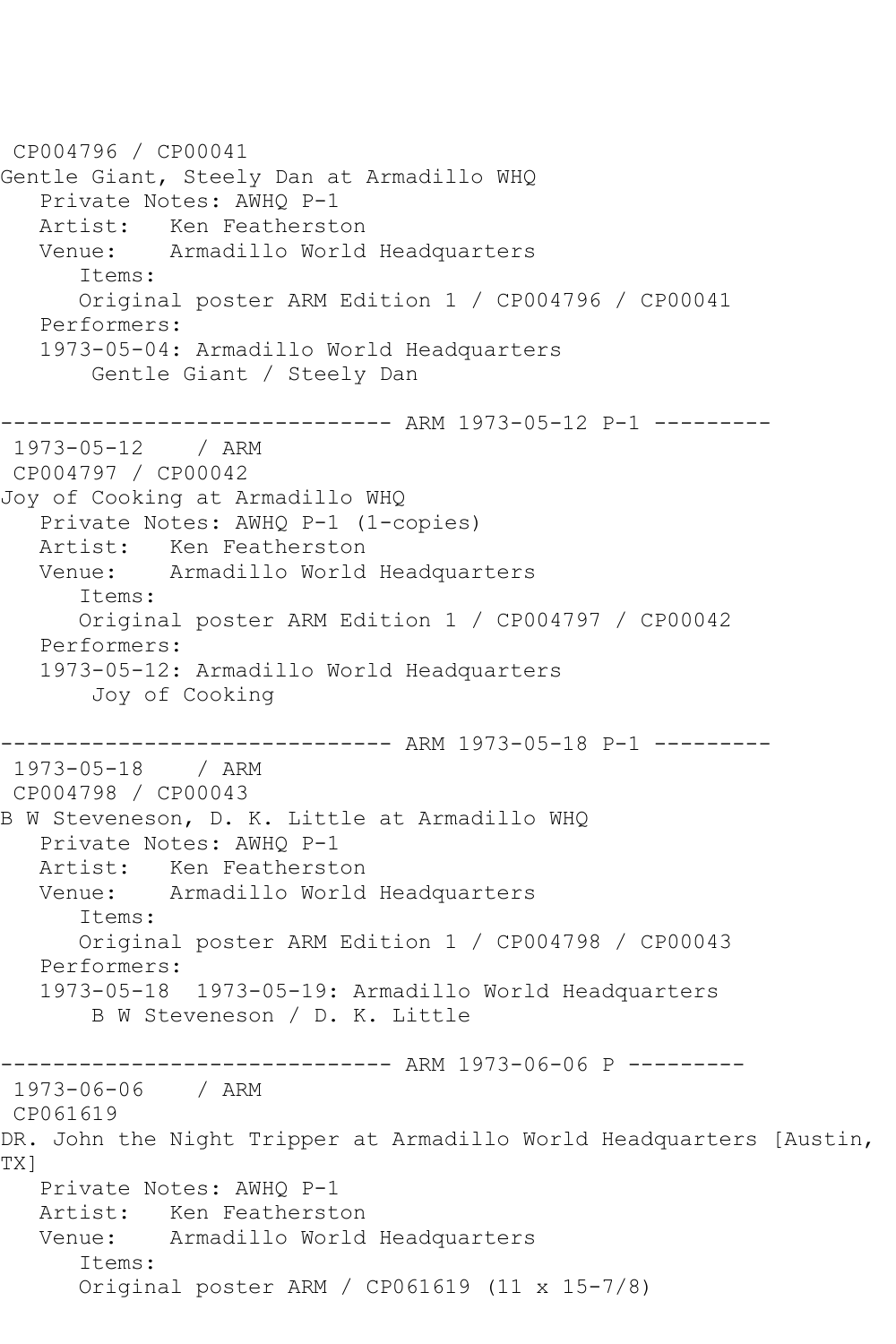Performers: 1973-06-06: Armadillo World Headquarters DR. John the Night Tripper ------------------------------ ARM 1973-06-29 P-1 --------- 1973-06-29 / ARM CP004801 / CP00046 Michael Murphey, Cosmic Cowboy at Armadillo World Headquarters [Austin, TX] Private Notes: AWHQ P-1 (2-copies) Artist: Ken Featherston Venue: Armadillo World Headquarters Items: Original poster ARM Edition 1 / CP004801 / CP00046 Handbill ARM Edition 1 / CP061634 Handbill ARM Edition 1 / CP004802 / CP00047 Performers: 1973-06-29 1973-06-30: Armadillo World Headquarters Michael Murphey / Cosmic Cowboy / Ewing Street Times ------------------------------ ARM 1973-07-13 P-1 --------- 1973-07-13 / ARM CP004803 / CP00048 Don Sanders, Diamond Red at Armadillo WHQ Private Notes: AWHQ P-1 (1-copies) Artist: Ken Featherston Venue: Armadillo World Headquarters Items: Original poster ARM Edition 1 / CP004803 / CP00048 Performers: 1973-07-13 1973-07-14: Armadillo World Headquarters Don Sanders / Diamond Red ------------------------------ ARM 1973-08-01 P-1 --------- 1973-08-01 / ARM CP004804 / CP00049 Rat Creek at Armadillo WHQ Private Notes: AWHQ P-1 Artist: Ken Featherston Venue: Armadillo World Headquarters Items: Original poster ARM Edition 1 / CP004804 / CP00049 Performers: 1973-08-01 1973-08-04: Armadillo World Headquarters Rat Creek ------------------------------ ARM 1973-08-08 P-1 ---------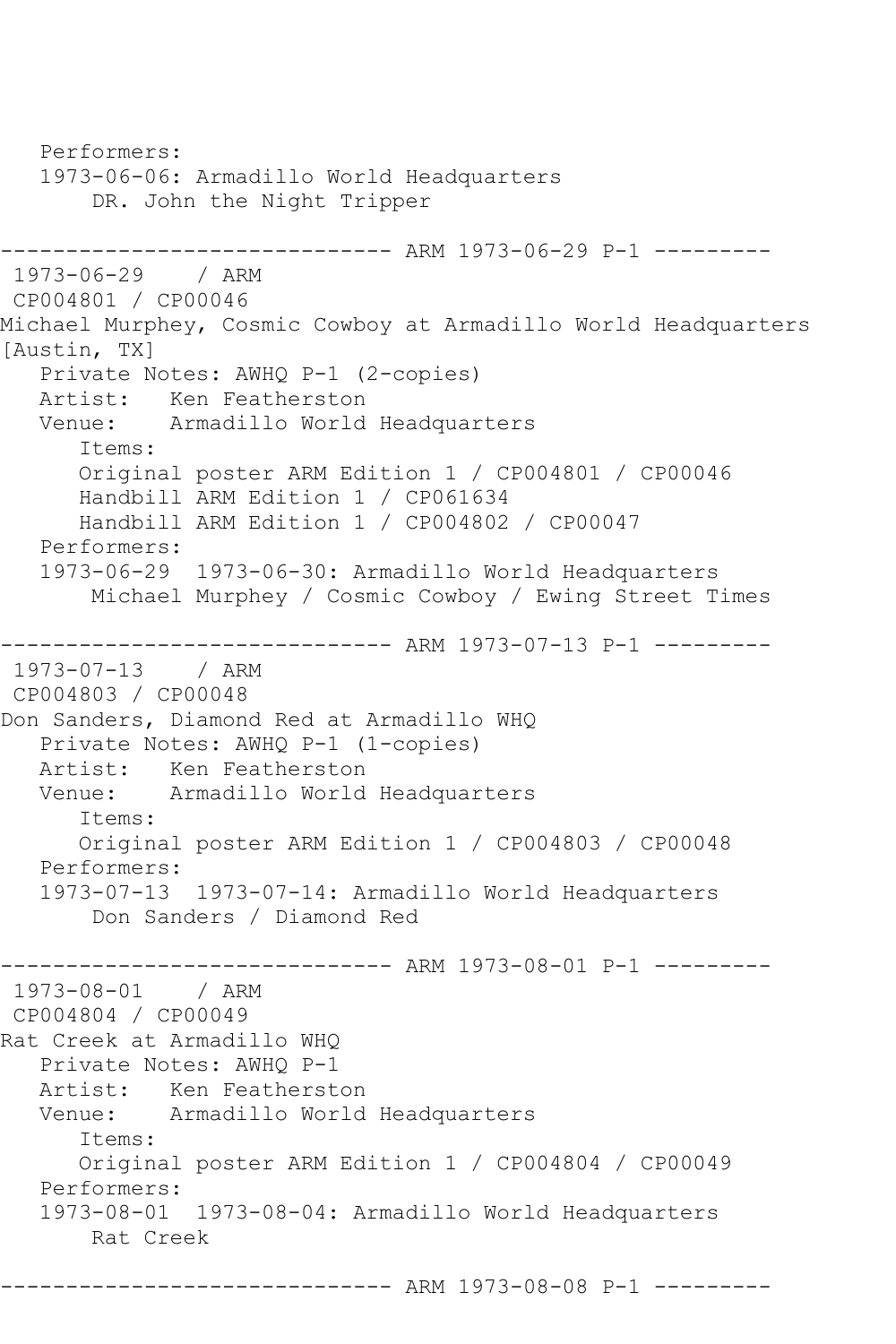```
1973-08-08 / ARM 
CP004805 / CP00050
Greezy Wheels at Armadillo WHQ
   Private Notes: AWHQX
   Artist: Ken Featherston
   Venue: Armadillo World Headquarters
      Items:
       Original poster ARM Edition 1 / CP004805 / CP00050
   Performers:
   1973-08-08 1973-08-11: Armadillo World Headquarters
        Greezy Wheels
------------------------------ ARM 1973-08-08 P ---------
1973-08-08 / ARM 
CP046507 / CP046507
Greezy Wheels at Armadillo Beer Garden - Austin, TX
   Private Notes: AWHQ P-1
      Benefit: No cover
   Artist: Ken Featherston
   Venue: Armadillo Beer Garden
       Items:
       Original poster ARM / CP046507 / CP046507
   Performers:
   1973-08-08 1973-08-11: Armadillo Beer Garden
        Greezy Wheels
  ------------------------------ 1973-08-11 P ---------
1973-08-11 / 
Greezy Wheels at Armadillo WHQ
   Artist: Ken Featherston
   Venue: Armadillo World Headquarters
       Items:
      Original poster / 
   Performers:
   1973-08-11: Armadillo World Headquarters
        Greezy Wheels
  ------------------------------ 1973-09-08 P ---------
1973-09-08 / 
Michael Murphey, Willis Alan Ramsey at McFarland Auditorium
  Artist: Ken Featherston<br>Venue: McFarland Audit
            McFarland Auditorium
       Items:
       Original poster / 
   Performers:
```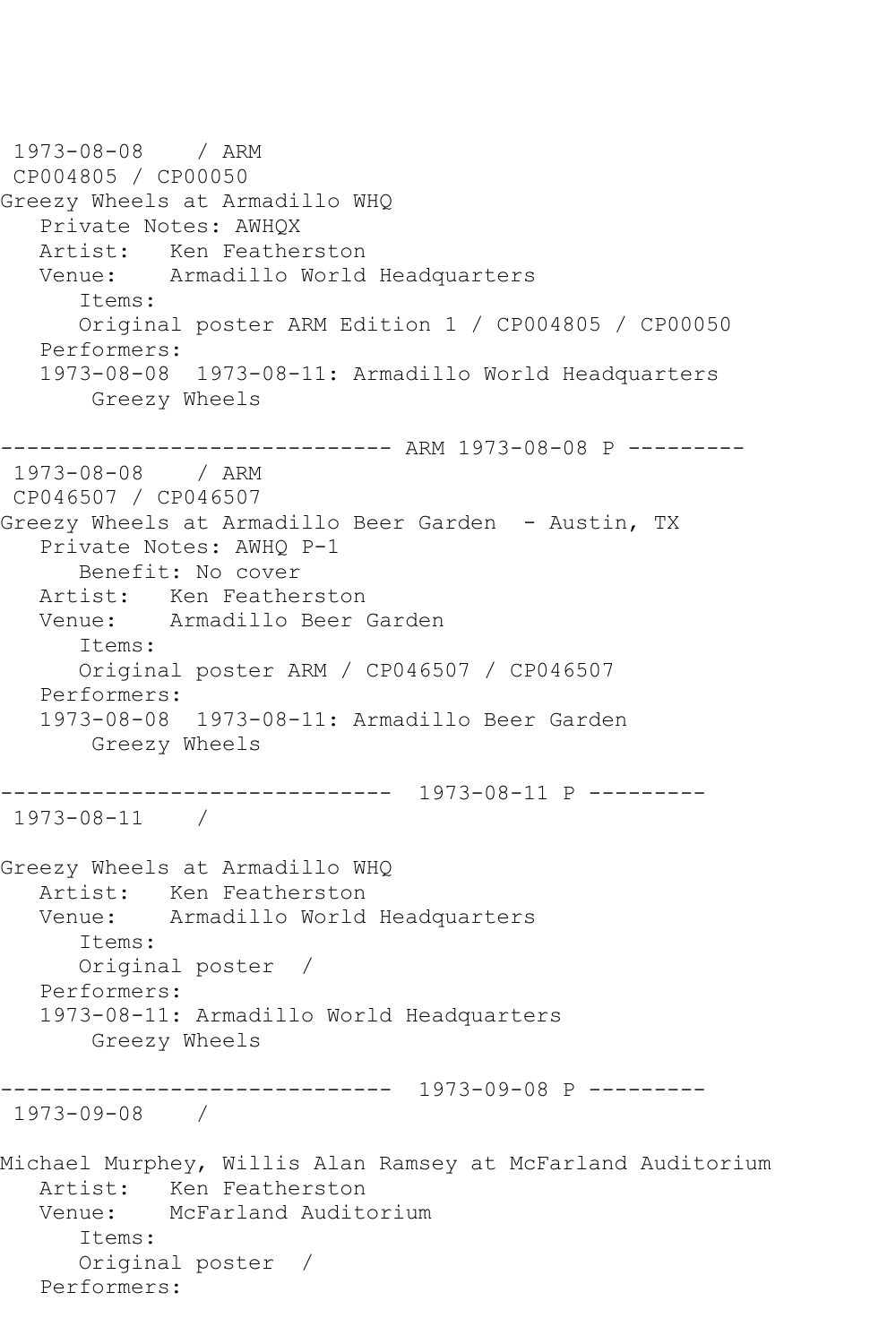1973-09-08: McFarland Auditorium Michael Murphey / Willis Alan Ramsey / Steve Fromholz ------------------------------ ARM 1973-10-10 P-1 --------- 1973-10-10 / ARM CP005081 / CP00328 Doug Sahm at Armadillo WHQ Notes: T Private Notes: AWHQ HB-1 Artist: Ken Featherston Venue: Armadillo World Headquarters Items: Original poster ARM Edition 1 / CP005081 / CP00328 Performers: 1973-10-10 1973-10-13: Armadillo World Headquarters Doug Sahm ------------------------------ 1973-10-28 P --------- 1973-10-28 / Too Smooth at Armadillo WHQ Artist: Ken Featherston<br>Venue: Armadillo World Armadillo World Headquarters Items: Original poster / Performers: 1973-10-28: Armadillo World Headquarters Too Smooth ------------------------------ ARM 1973-11-02 P --------- 1973-11-02 / ARM CP061632 Further Adventures of Panama Red: New Riders of the Purple Sage at Armadillo WHQ Private Notes: AWHQ P-1 Artist: Ken Featherston Venue: Armadillo World Headquarters Items: Original poster ARM / CP061632 (11-3/8 x 17) Performers: 1973-11-02: Armadillo World Headquarters New Riders of the Purple Sage ------------------------------ ARM 1974-01-25 P-1 --------- 1974-01-25 / ARM CP004823 / CP00068 Waylon Jennings at Armadillo WHQ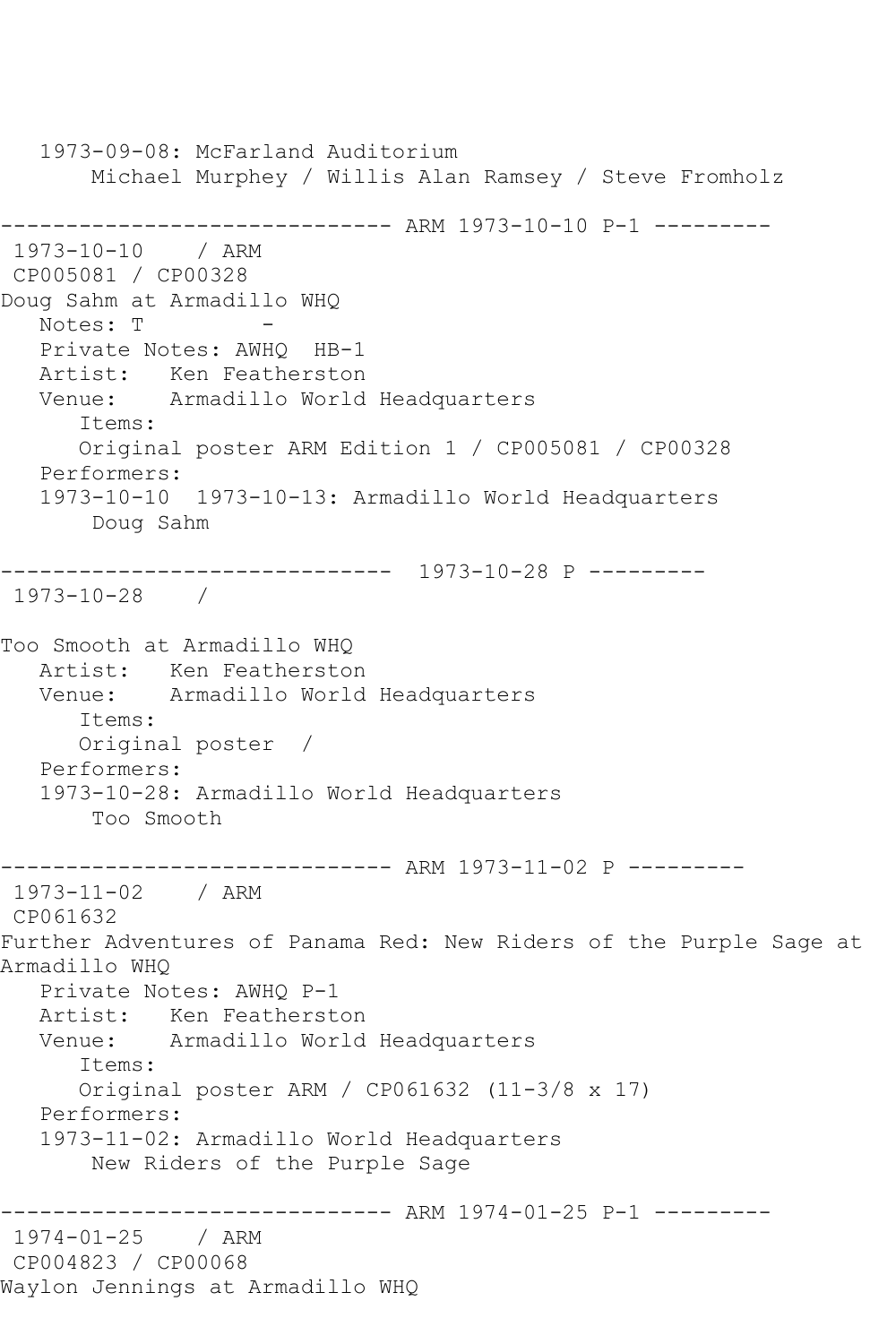Private Notes: AWHQ P-1 Artist: Ken Featherston Venue: Armadillo World Headquarters Items: Original poster ARM Edition 1 / CP004823 / CP00068 Performers: 1974-01-25: Armadillo World Headquarters Waylon Jennings ------------------------------ ARM 1974-02-01 P-1 --------- 1974-02-01 / ARM CP004812 / CP00057 Commander Cody and his Lost Planet Airmen at Armadillo WHQ Private Notes: AWHQ P-1 Artist: Ken Featherston Venue: Armadillo World Headquarters Items: Original poster ARM Edition 1 / CP004812 / CP00057 Performers: 1974-02-01 1974-02-02: Armadillo World Headquarters Commander Cody and his Lost Planet Airmen ------------------------------ ARM 1974-02-22 P-1 --------- 1974-02-22 / ARM CP004813 / CP00058 Roy Buchanan, Denim at Armadillo WHQ Private Notes: AWHQ P-1 Artist: Ken Featherston Venue: Armadillo World Headquarters Items: Original poster ARM Edition 1 / CP004813 / CP00058 Performers: 1974-02-22 1974-02-23: Armadillo World Headquarters Roy Buchanan / Denim ------------------------------ ARM 1974-04-15 P-1 --------- 1974-04-15 / ARM CP004767 / CP00012 DR. John the Night Tripper at Armadillo WHQ Private Notes: AWHQ P-1 (1-copies) Artist: Ken Featherston<br>Venue: Armadillo World Armadillo World Headquarters Items: Original poster ARM Edition 1 / CP004767 / CP00012 Performers: 1974-04-15: Armadillo World Headquarters DR. John the Night Tripper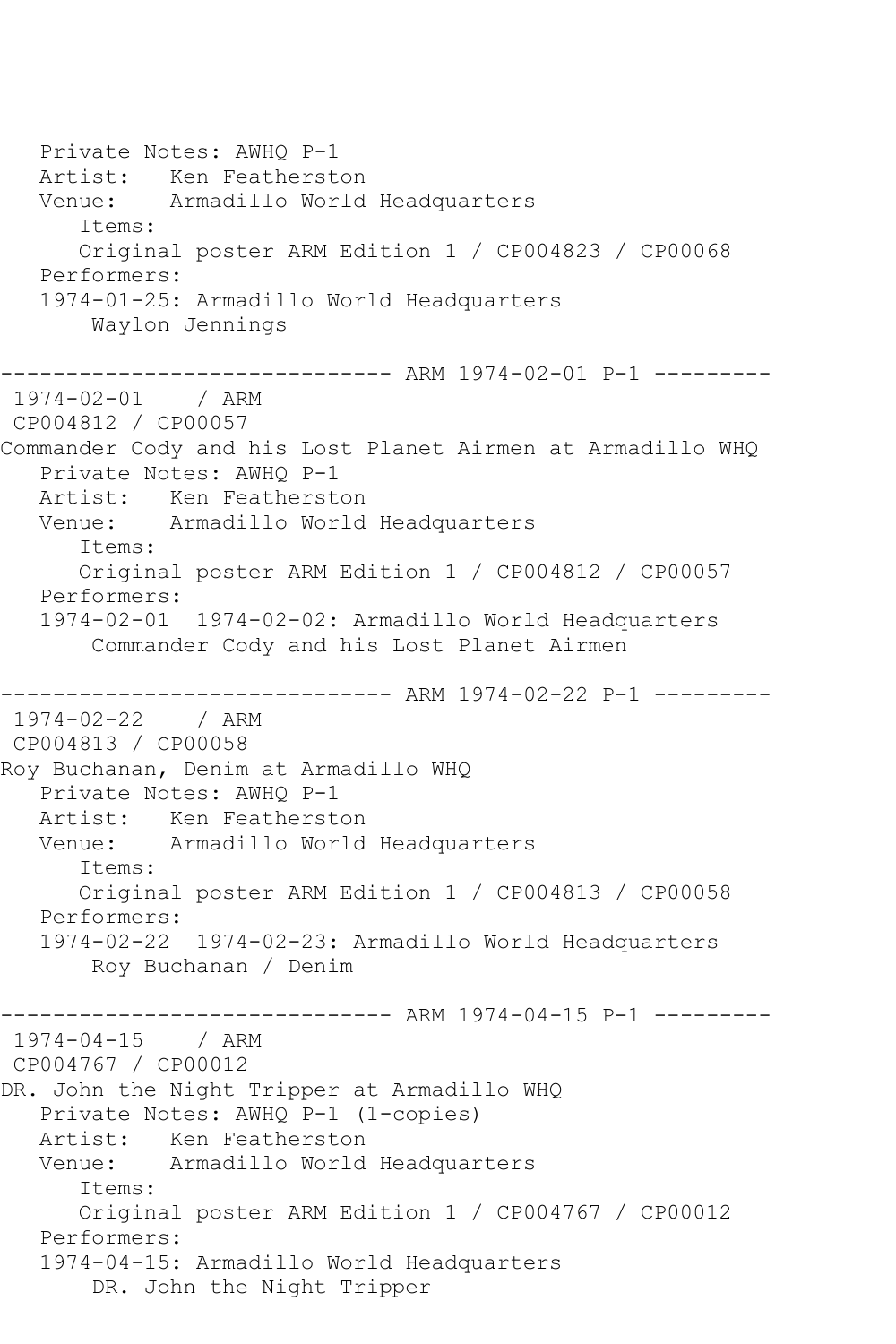------------------------------ ARM 1974-04-24 P-1 --------- 1974-04-24 / ARM CP004757 / CP00002 Jo Jo Gunne, Bubble Puppy at Armadillo WHQ Private Notes: AWHQ P-1 Artist: Ken Featherston Venue: Armadillo World Headquarters Items: Original poster ARM Edition 1 / CP004757 / CP00002 Performers: 1974-04-24: Armadillo World Headquarters Jo Jo Gunne / Bubble Puppy ------------------------------ ARM 1974-05-22 P-1 --------- 1974-05-22 / ARM CP004761 / CP00006 Wet Willie at Armadillo WHQ Private Notes: AWHQ P-1 (2-copies) Artist: Ken Featherston Venue: Armadillo World Headquarters Items: Original poster ARM Edition 1 / CP004761 / CP00006 ARM / CP020122 / XK19740522 ARM / NONE / XK1974052 Performers: 1974-05-22 1974-05-23: Armadillo World Headquarters Wet Willie ------------------------------ ARM 1974-06-0? P-1 --------- 1974-06-0? / ARM CP004783 / CP00028 Armadillo Menu at Armadillo WHQ Private Notes: AWHQ P-1 (2-copies) Artist: Ken Featherston Venue: Armadillo World Headquarters Items: Original poster ARM Edition 1 / CP004783 / CP00028 Performers: 1974-06-0?: Armadillo World Headquarters Armadillo Menu ------------------------------ ARM 1974-06-30 P-1 --------- 1974-06-30 / ARM CP004826 / CP00071 Marshall Tucker at Armadillo WHQ Private Notes: AWHQ P-1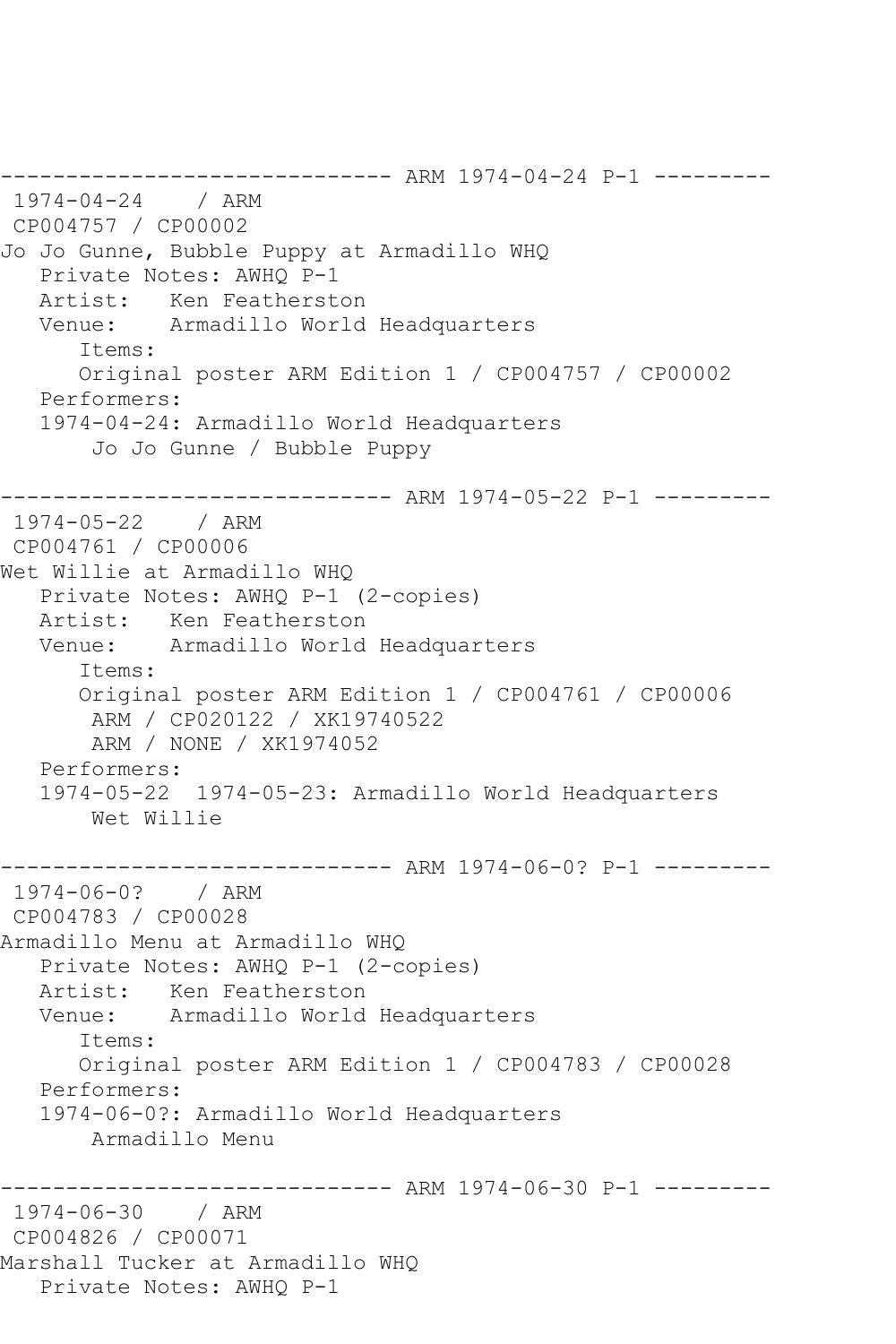Artist: Ken Featherston Venue: Armadillo World Headquarters Items: Original poster ARM Edition 1 / CP004826 / CP00071 ARM / CP015299 / ME0446 Performers: 1974-06-30: Armadillo World Headquarters Marshall Tucker ------------------------------ ARM 1974-09-04 P-1 --------- 1974-09-04 / ARM CP004834 / CP00079 Too Smooth, Gypsee Eyes at Armadillo WHQ  $Notes: T \t - $1.00$  Private Notes: AWHQ P-1 Artist: Ken Featherston Venue: Armadillo World Headquarters Items: Original poster ARM Edition 1 / CP004834 / CP00079 Performers: 1974-09-04: Armadillo World Headquarters Too Smooth / Gypsee Eyes ------------------------------ ARM 1974-09-13 P-1 --------- 1974-09-13 / ARM CP004771 / CP00016 Cold Blood, Bola Hooker at Armadillo WHQ Private Notes: AWHQ P-1 (10-copies) Artist: Ken Featherston Venue: Armadillo World Headquarters Items: Original poster ARM Edition 1 / CP004771 / CP00016 ARM / CP015305 / ME0452 Performers: 1974-09-13 1974-09-14: Armadillo World Headquarters Cold Blood / Bola Hooker ------------------------------ ARM 1974-09-18 P-1 --------- 1974-09-18 / ARM CP004772 / CP00017 Roy Buchanan at Armadillo WHQ Private Notes: AWHQ P-1 (1-copies) Artist: Ken Featherston Venue: Armadillo World Headquarters Items: Original poster ARM Edition 1 / CP004772 / CP00017 Performers: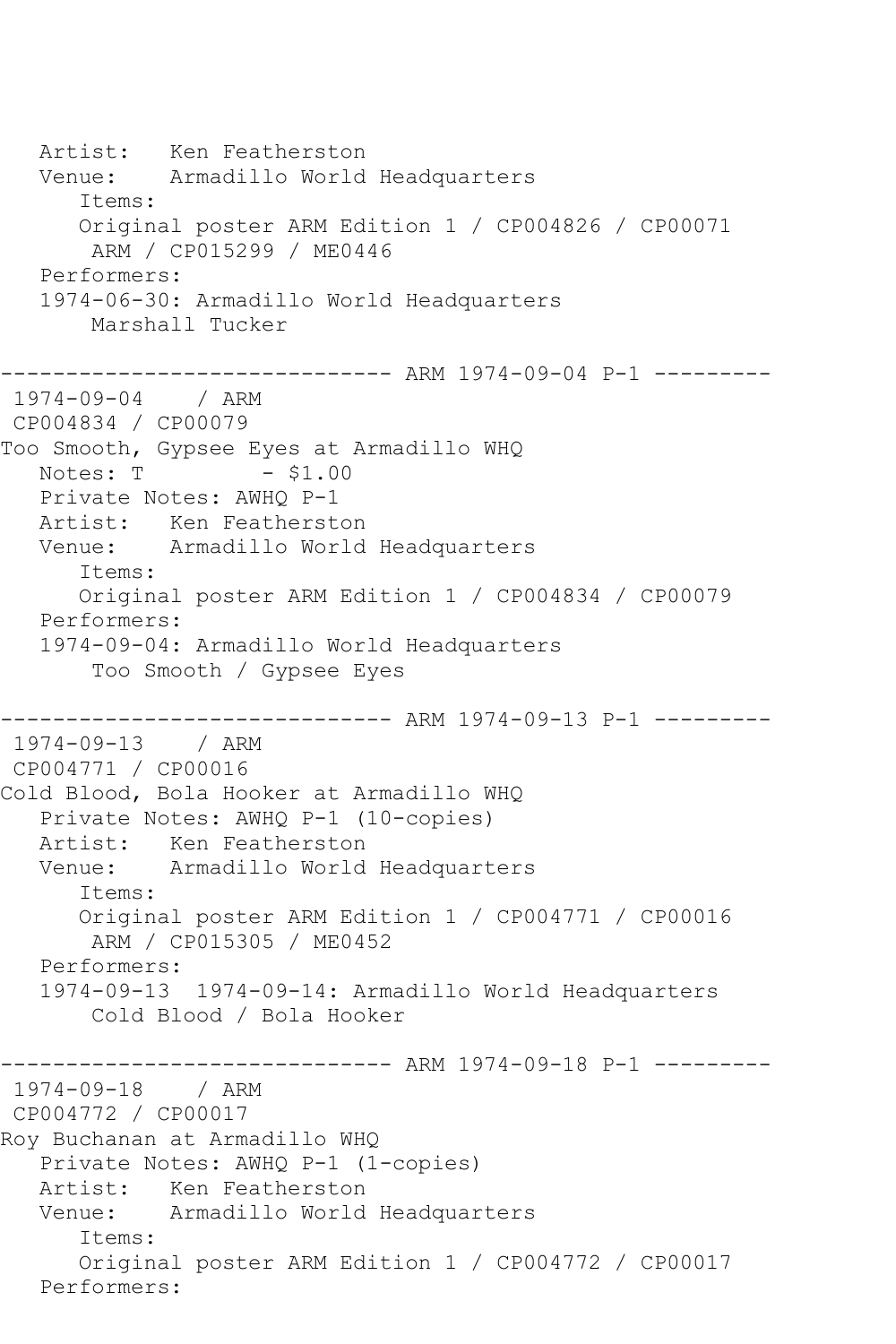1974-09-18 1974-09-19: Armadillo World Headquarters Roy Buchanan ------------------------------ ARM 1974-09-25 P-1 --------- 1974-09-25 / ARM CP004774 / CP00019 Marshall Tu cker at Armadillo WHQ Private Notes: AWHQ P-1 (1-copies) Artist: Ken Featherston Venue: Armadillo World Headquarters Items: Original poster ARM Edition 1 / CP004774 / CP00019 Performers: 1974-09-25 1974-09-26: Armadillo World Headquarters Marshall Tucker ------------------------------ ARM 1974-09-28 P-1 --------- 1974-09-28 / ARM CP004775 / CP00020 Freddie King, El Roacho at Armadillo WHQ Private Notes: AWHQ P-1 (6-copies) Artist: Ken Featherston Venue: Armadillo World Headquarters Items: Original poster ARM Edition 1 / CP004775 / CP00020 ARM / CP004323 / CD04769 ARM / CP015302 / ME0449 Performers: 1974-09-28 1974-09-29: Armadillo World Headquarters Freddie King / El Roacho ------------------------------ 1974-10-01 ® --------- 1974-10-01 / Turtles at 2405 Nueces - Austin, TX Artist: Ken Featherston Venue: 2405 Nueces Items: / Performers: 1974-10-01: 2405 Nueces Turtles ------------------------------ ARM 1974-11-10 P-1 --------- 1974-11-10 / ARM CP004930 / CP00177 Pointer Sisters at Armadillo WHQ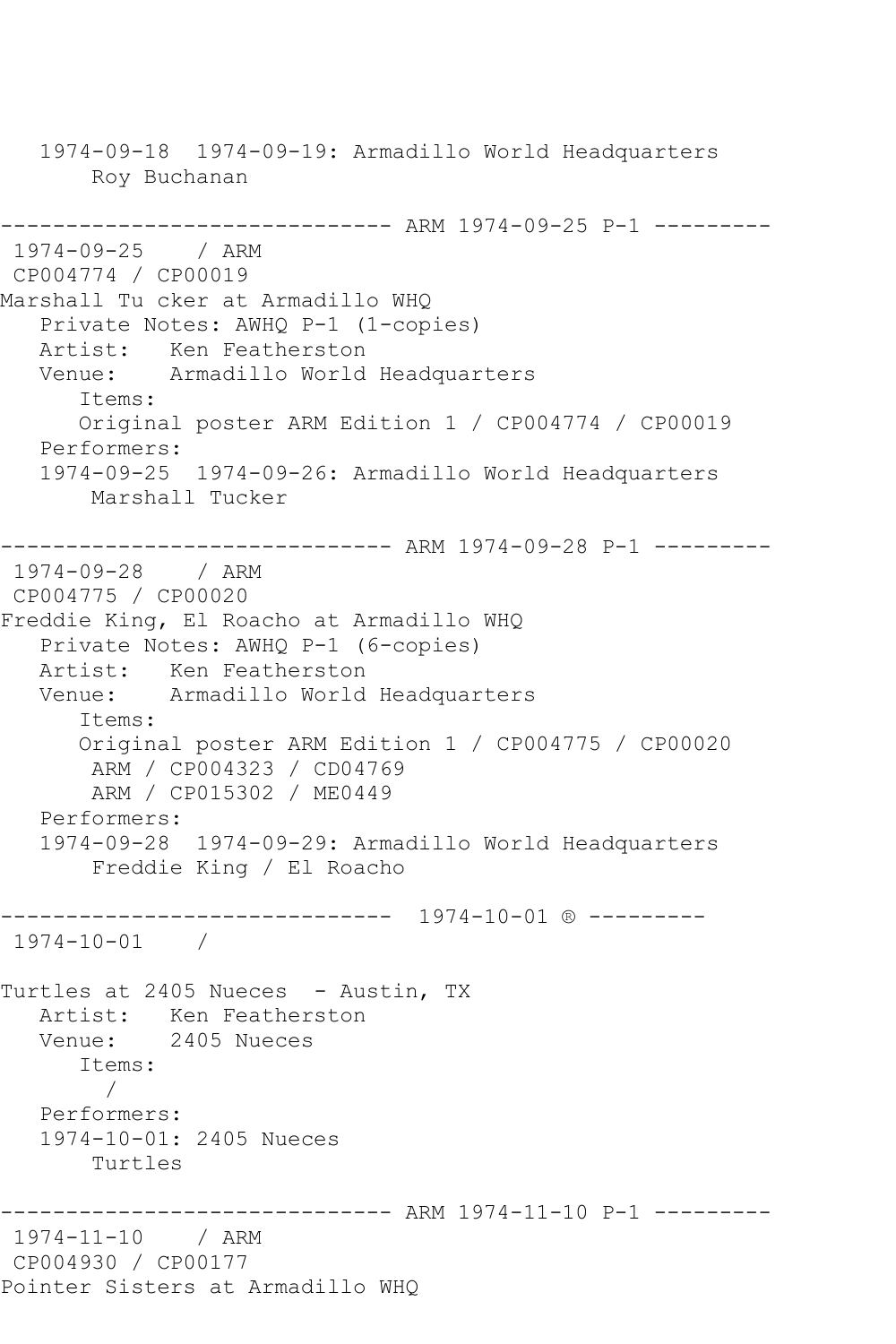Private Notes: AWHQ P-1 Artist: Ken Featherston Venue: Armadillo World Headquarters Items: Original poster ARM Edition 1 / CP004930 / CP00177 Performers: 1974-11-10: Armadillo World Headquarters Pointer Sisters ------------------------------ ARM 1974-11-29 P-1 --------- 1974-11-29 / ARM CP004779 / CP00024 Richard Betts at Armadillo WHQ Private Notes: AWHQ P-1 Artist: Ken Featherston Venue: Armadillo World Headquarters Items: Original poster ARM Edition 1 / CP004779 / CP00024 Performers: 1974-11-29: Armadillo World Headquarters Richard Betts ------------------------------ ARM 1975 --------- / ARM Too Smooth Blank Poster Private Notes: AWHQ P-1 Artist: Ken Featherston Venue: Armadillo Beer Garden Items: ARM / Performers: 1975: Armadillo Beer Garden Too Smooth ------------------------------ ARM 1975-02-13 P-1 --------- 1975-02-13 / ARM CP004975 / CP00222 Commander Cody and his Lost Planet Airmen at Armadillo WHQ Private Notes: AWHQ P-1 Artist: Ken Featherston Venue: Armadillo World Headquarters Items: Original poster ARM Edition 1 / CP004975 / CP00222 Performers: 1975-02-13 1975-02-14: Armadillo World Headquarters Commander Cody and his Lost Planet Airmen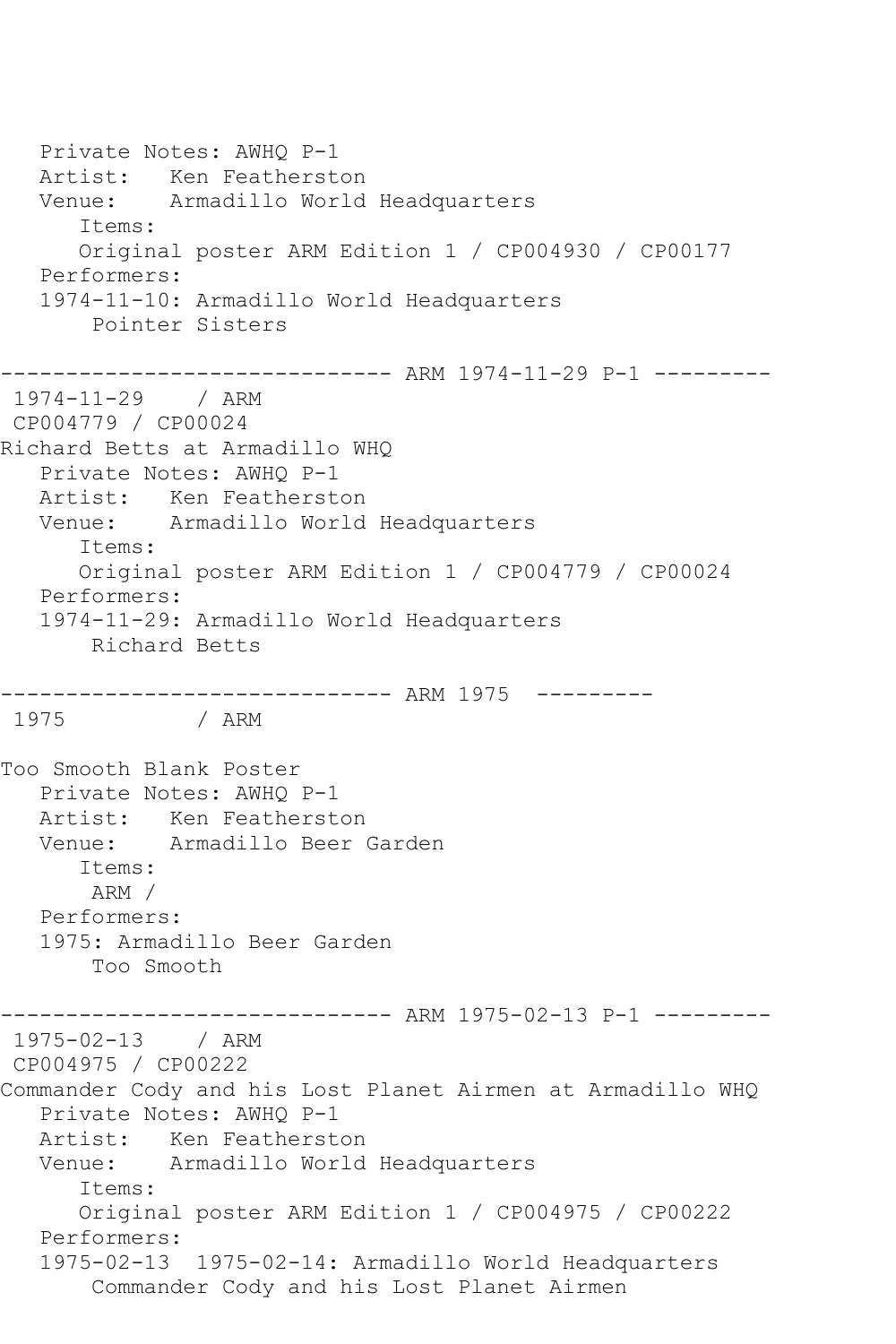------------------------------ ARM 1975-02-19 P-1 --------- 1975-02-19 / ARM CP004958 / CP00205 Deodata, Electromagnets at Armadillo WHQ Private Notes: AWHQx Artist: Ken Featherston Venue: Armadillo World Headquarters Items: Original poster ARM Edition 1 / CP004958 / CP00205 ARM / CP004305 / CD04751 Performers: 1975-02-19 1975-02-20: Armadillo World Headquarters Deodato / Electromagnets ------------------------------ ARM 1975-02-19 P --------- 1975-02-19 / ARM CP046506 / CP046506 Deodato, Electromagnets at Armadillo - Austin, TX Private Notes: AWHQ P-1 (1-copies) Artist: Ken Featherston Venue: Armadillo Items: Original poster ARM / CP046506 / CP046506 Performers: 1975-02-19 1975-02-20: Armadillo Deodato / Electromagnets ------------------------------ ARM 1975-04-04 P-1 --------- 1975-04-04 / ARM CP004831 / CP00076 Too Smooth at Armadillo WHQ Notes: S - Private Notes: AWHQ P-1 Artist: Ken Featherston Venue: Armadillo World Headquarters Items: Original poster ARM Edition 1 / CP004831 / CP00076 Performers: 1975-04-04: Armadillo World Headquarters Too Smooth / Too Smooth ------------------------------ ARM 1975-05-16 P-1 --------- 1975-05-16 / ARM CP004832 / CP00077 Too Smooth at Armadillo WHQ Notes: S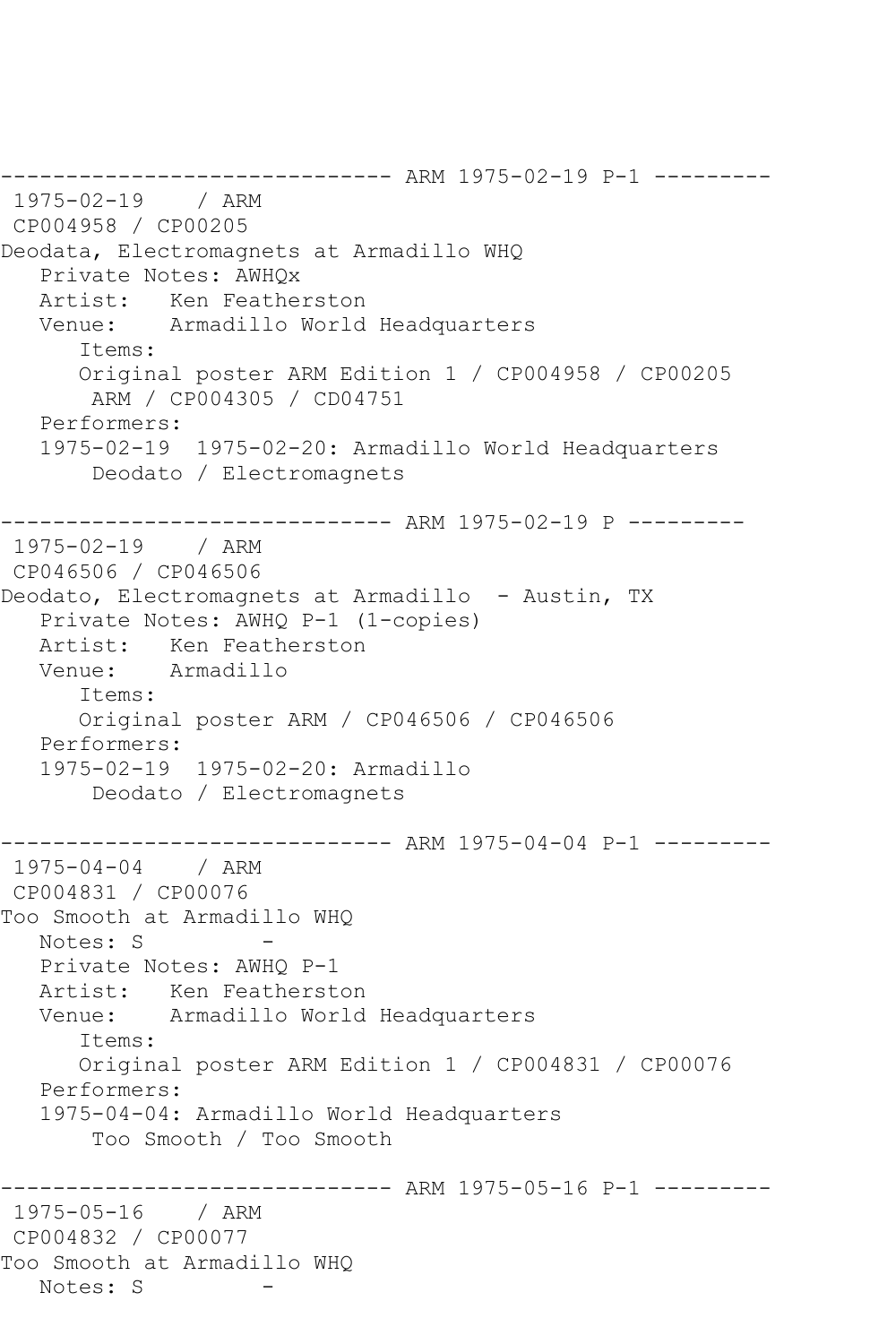Private Notes: AWHQ P-1 Artist: Ken Featherston Venue: Armadillo World Headquarters Items: Original poster ARM Edition 1 / CP004832 / CP00077 Performers: 1975-05-16: Armadillo World Headquarters Too Smooth ------------------------------ 1975-05-17 P --------- 1975-05-17 / Jerry Garcia, Mel Saunders at Armadillo WHQ Artist: Ken Featherston Venue: Armadillo World Headquarters Items: Original poster / Performers: 1975-05-17: Armadillo World Headquarters Jerry Garcia / Mel Saunders ---------- ARM 1975-05-17 P-1 ---------1975-05-17 / ARM CP004982 / CP00229 Legion of Mary, Merl Saunders at Armadillo WHQ Private Notes: AWHQ P-1 Artist: Ken Featherston Venue: Armadillo World Headquarters Items: Original poster ARM Edition 1 / CP004982 / CP00229 ARM / CP019055 / XB003 Performers: 1975-05-17 1975-05-18: Armadillo World Headquarters Legion of Mary / Merl Saunders / Jerry Garcia ------------------------------ ARM 1975-06-20 P-1 --------- 1975-06-20 / ARM CP004987 / CP00234 Chuck Mangione, Harvel Mandel at Armadillo WHQ Private Notes: AWHQ P-1 (4-copies) Artist: Ken Featherston Venue: Armadillo World Headquarters Items: Original poster ARM Edition 1 / CP004987 / CP00234 Performers: 1975-06-20 1975-06-21: Armadillo World Headquarters Chuck Mangione / Harvel Mandel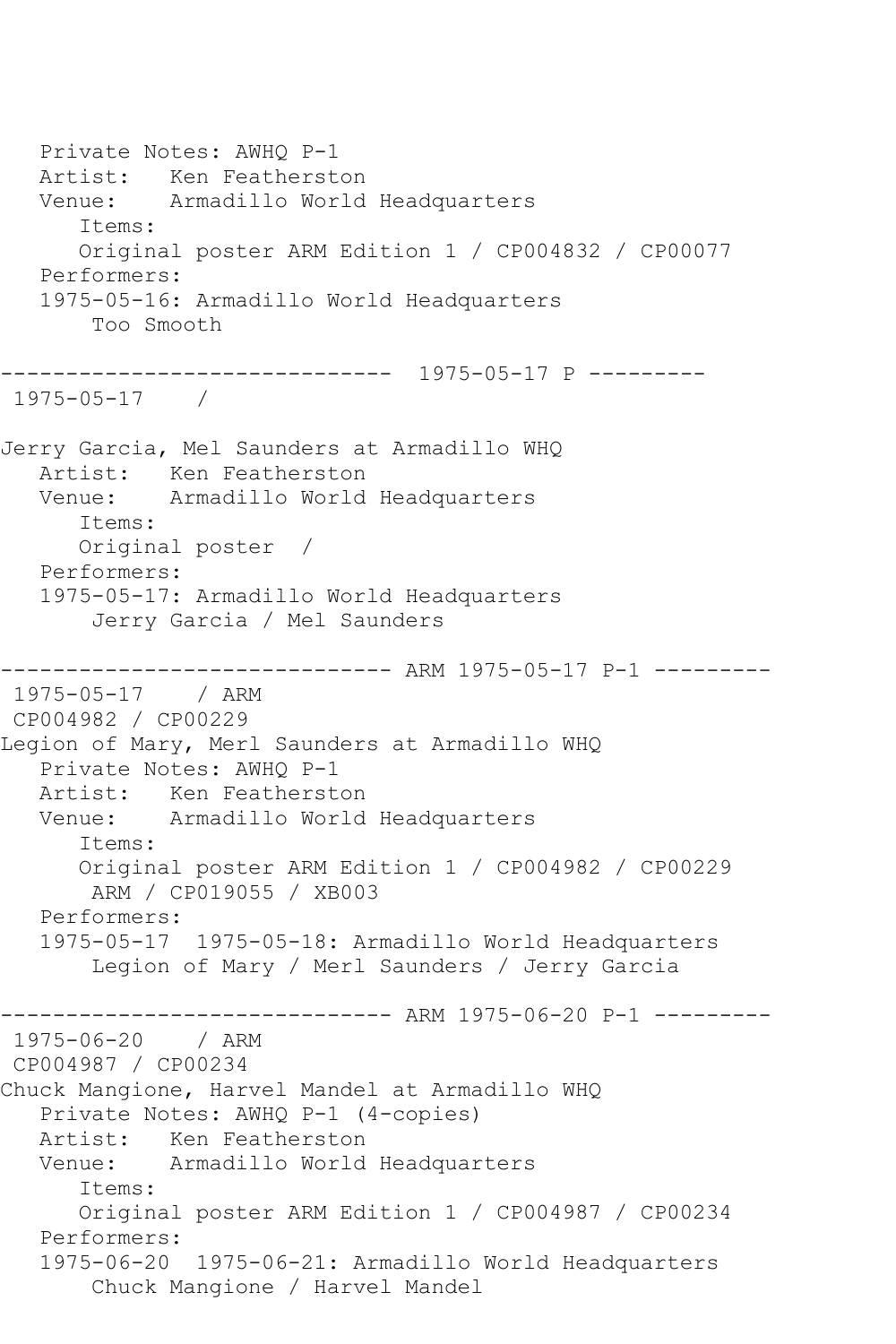```
------------------------------ ARM 1975-07-18 P-1 ---------
1975-07-18 / ARM 
CP005007 / CP00254
Too Smooth, Fools at Armadillo WHQ<br>Notes: T    - $1.00
              - $1.00
   Private Notes: AWHQ P-1
   Artist: Ken Featherston
   Venue: Armadillo World Headquarters
       Items:
       Original poster ARM Edition 1 / CP005007 / CP00254
   Performers:
   1975-07-18: Armadillo World Headquarters
        Too Smooth / Fools
       ------------------------------ ARM 1975-08-13 P-1 ---------
1975-08-13 / ARM 
CP004992 / CP00239
Mighty Clouds of Joy at Armadillo WHQ
    Private Notes: AWHQ P-1 (4-copies)
   Artist: Ken Featherston
   Venue: Armadillo World Headquarters
       Items:
       Original poster ARM Edition 1 / CP004992 / CP00239
   Performers:
    1975-08-13 1975-08-15: Armadillo World Headquarters
        Mighty Clouds of Joy
  ------------------------------ TOOB 1975-08-28 P ---------
1975-08-28 / TOOB 
Too Smooth at Too Bitter
  Artist: Ken Featherston<br>Venue: Too Bitter
            Too Bitter
       Items:
       Original poster TOOB / 
   Performers:
    1975-08-28: Too Bitter
        Too Smooth
                     ---------- ARM 1975-10-22 P-1 ---------
1975-10-22 / ARM 
CP004998 / CP00245
Savoy Brown at Armadillo WHQ
   Private Notes: AWHQ P-1
   Artist: Ken Featherston
   Venue: Armadillo World Headquarters
```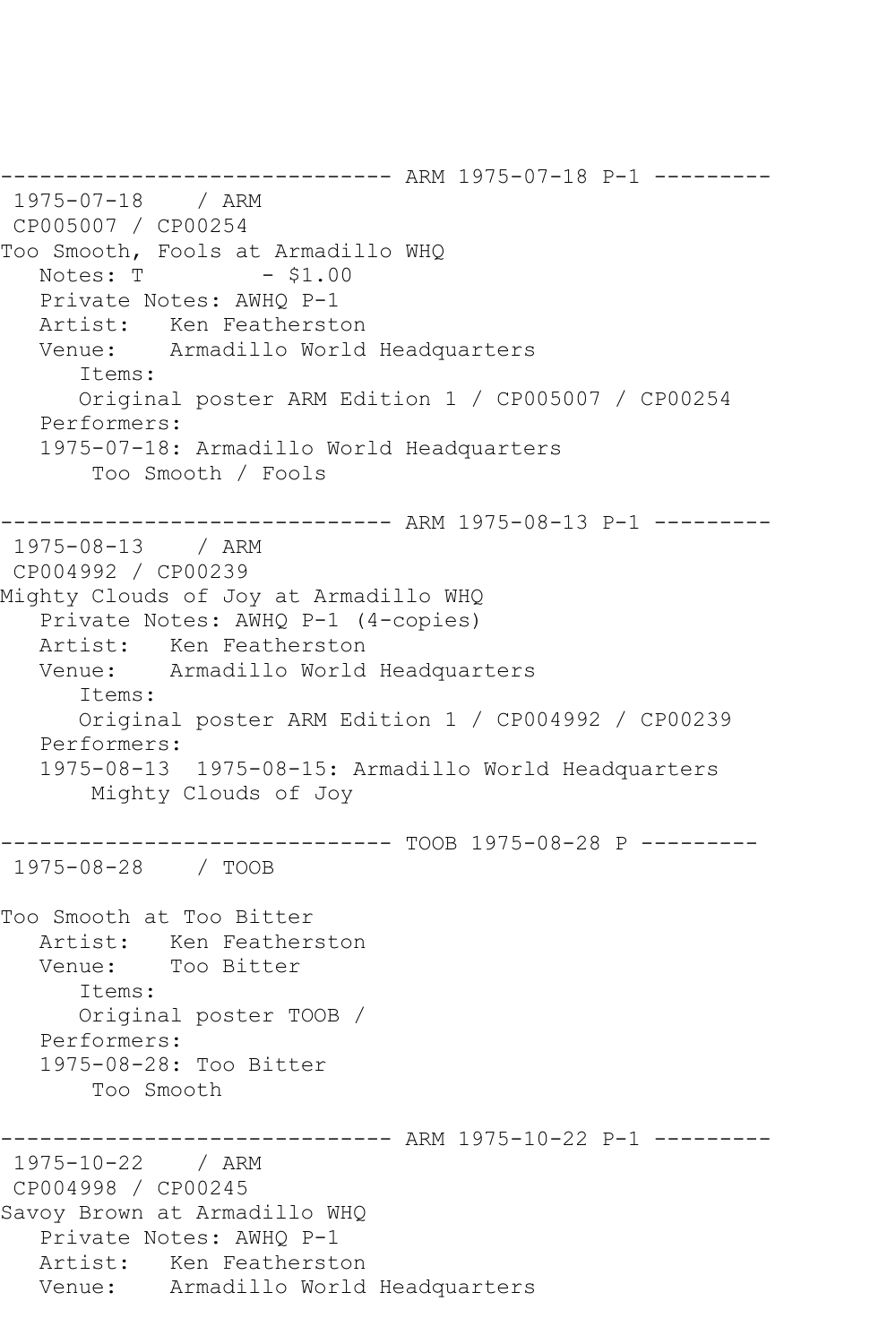```
 Items:
      Original poster ARM Edition 1 / CP004998 / CP00245
   Performers:
   1975-10-22: Armadillo World Headquarters
       Savoy Brown
------------------------------ ARM 1976-10-08 P-1 ---------
1976-10-08 / ARM 
CP004922 / CP00168
Widow Maker, Too Smooth at Armadillo WHQ
   Private Notes: AWHQ ??
   Artist: Ken Featherston
   Venue: Armadillo World Headquarters
      Items:
      Original poster ARM / CP061628
      Original poster ARM Edition 1 / CP004922 / CP00168 (11 x 17)
   Performers:
   1976-10-08 1976-10-09: Armadillo World Headquarters
       Widow Maker / Too Smooth
------------------------------ 1976-10-08 P ---------
1976-10-08 / 
CP061628
Too Smooth, Widow Maker at Armadillo World Headquarters [Austin, TX]
   Artist: Ken Featherston
   Venue: Armadillo World Headquarters
      Items:
      Original poster / CP061628 / CP061628
   Performers:
   1976-10-08 1976-10-09: Armadillo World Headquarters
       Too Smooth / Widow Maker
------------------------------ ARM 1978-01-28 P-1 ---------
1978-01-28 / ARM 
CP005147 / CP00394
Too Smooth, Lightnin' at Armadillo WHQ
  Notes: T
   Private Notes: AWHQ P-1
   Artist: Ken Featherston
   Venue: Armadillo World Headquarters
      Items:
      Original poster ARM Edition 1 / CP005147 / CP00394
   Performers:
   1978-01-28: Armadillo World Headquarters
       Too Smooth / Lightnin'
               --------------- ARM 1978-10-28 P-1 ---------
```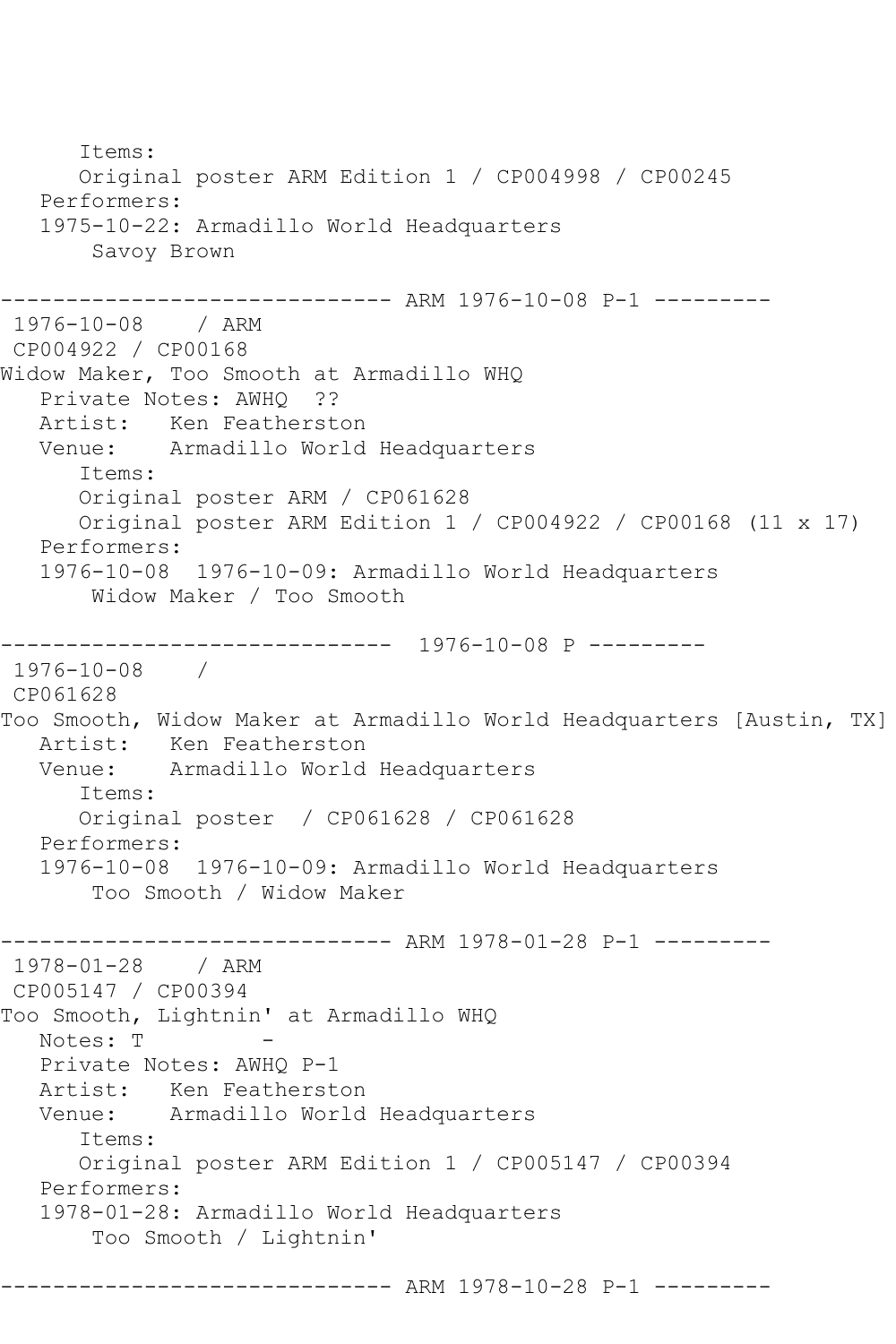```
1978-10-28 / ARM 
CP004866 / CP00111
Too Smooth, Roadmap at Armadillo WHQ
   Private Notes: AWHQ P-1
   Artist: Ken Featherston
   Venue: Armadillo World Headquarters
      Items:
      Original poster ARM Edition 1 / CP004866 / CP00111
   Performers:
   1978-10-28: Armadillo World Headquarters
       Too Smooth / Roadmap
      ------------------------------ 1979 P ---------
1979
CP061620
Too Smooth at Armadillo World Headquarters [Austin, TX]
   Artist: Ken Featherston
   Venue: Armadillo World Headquarters
      Items:
      Original poster / CP061620 (11-1/2 x 17-1/2)
   Performers:
   1979: Armadillo World Headquarters
       Too Smooth
                    ---------- ARM 1979-04-25 P-1 ---------
1979-04-25 / ARM 
CP004980 / CP00227
Too Smooth, Stoneground at Armadillo WHQ
   Private Notes: AWHQ P-1
   Artist: Ken Featherston
   Venue: Armadillo World Headquarters
      Items:
      Original poster ARM Edition 1 / CP004980 / CP00227
   Performers:
   1979-04-25 1975-04-26: Armadillo World Headquarters
       Too Smooth / Stoneground / Too Smooth / Stoneground
------------------------------ ARM zzzz-11-02 P ---------
zzzz-11-02 / ARM 
CP060250 / CP060250
New Riders at Armadillo World Headquarters - Austin, TX
      Benefit: Further adventures of Panama Red
   Artist: Ken Featherston
   Venue: Armadillo World Headquarters
      Items:
      Original poster ARM / CP060250 / CP060250 (10-7/8 x 16-5/8)
   Performers:
```